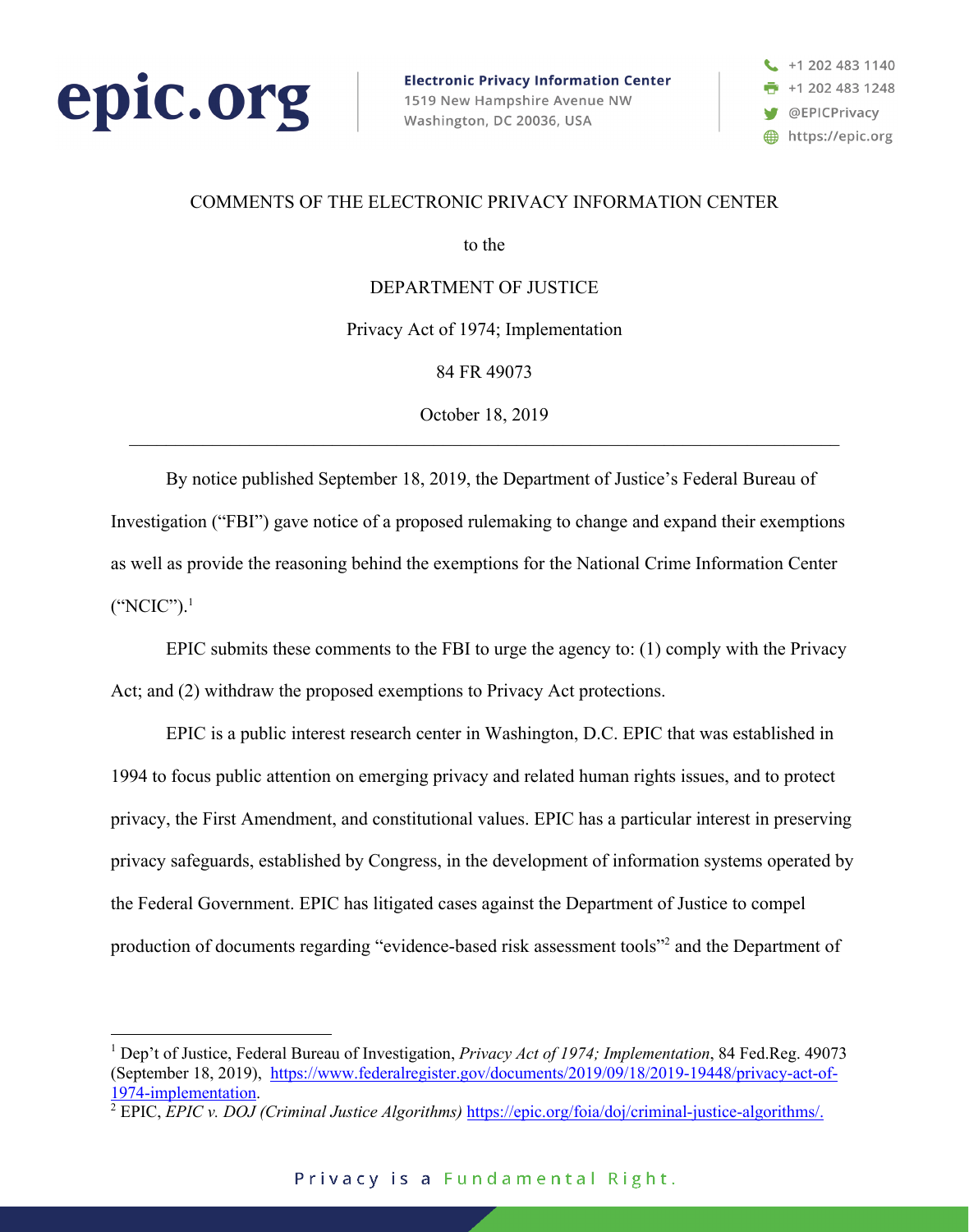Homeland Security to compel production of documents about a program to "assess" the probability that an individual commits a crime.3

EPIC has long urged accuracy for the data held in the National Crime Information Center ("NCIC"). In 2003, EPIC organized a coalition of nearly 90 organizations to urge the Office of Management and Budget (OMB) to exercise the agency's oversight responsibilities and reestablish the accuracy requirements for NCIC.<sup>4</sup> After a leadership change at OMB, EPIC reiterated its demand that OMB address the FBI's overbroad exemption of the NCIC from Privacy Act requirements.<sup>5</sup> EPIC also submitted an amicus brief to the Supreme Court in *Herring v. US,* concerning the accuracy of records in police databases*,* urging the court to exclude evidence stemming from inaccuracies in NCIC. *<sup>6</sup>* EPIC also warned the Supreme Court in *Kansas v. Glover7* that mistakes in databases containing results from Automated License Plate Readers would like to unjustified car stops.

# **I. The FBI's Databases Consist of Massive Amounts of Highly Sensitive and Protected Information**

The NCIC enables the transfer of detailed personal data between the FBI, federal, state, local and tribal criminal justice offices."8 NCIC consists of 21 different files of information – organized in property files and person files. The property files consist of "records of stolen articles, boats, guns, license plates, parts, securities, and vehicles."9 The persons files are: "Supervised Release; National

<sup>3</sup> *See Id.* and EPIC, *EPIC v. DHS (FAST Program)* https://epic.org/foia /dhs/fast/. 4 EPIC, *Require Accuracy for NCIC*, https://epic.org/privacy/ncic/ (2003).

<sup>5</sup> EPIC Letter to OMB Director Joshua B. Bolten Re: NCIC Accuracy Concerns (February 20, 2004) https://www.epic.org/privacy/ncic/NCIC\_letter.pdf.

<sup>&</sup>lt;sup>6</sup> EPIC Amicus Brief, *Herring v. US*, 555 U.S. 135 (2009) https://epic.org/privacy/herring/07-513tsac\_epic.pdf.

<sup>7</sup> EPIC Amicus Brief, *Kansas v. Glover*, 139 S. Ct. 1445 (2019) https://epic.org/amicus/fourthamendment/glover/EPIC-Amicus-Kansas-v-Glover.pdf.

<sup>8</sup> FBI, *National Crime Information Center* (last visited October 1, 2019) https://www.fbi.gov/services/cjis/ncic.  $\overline{9}$  *Id.*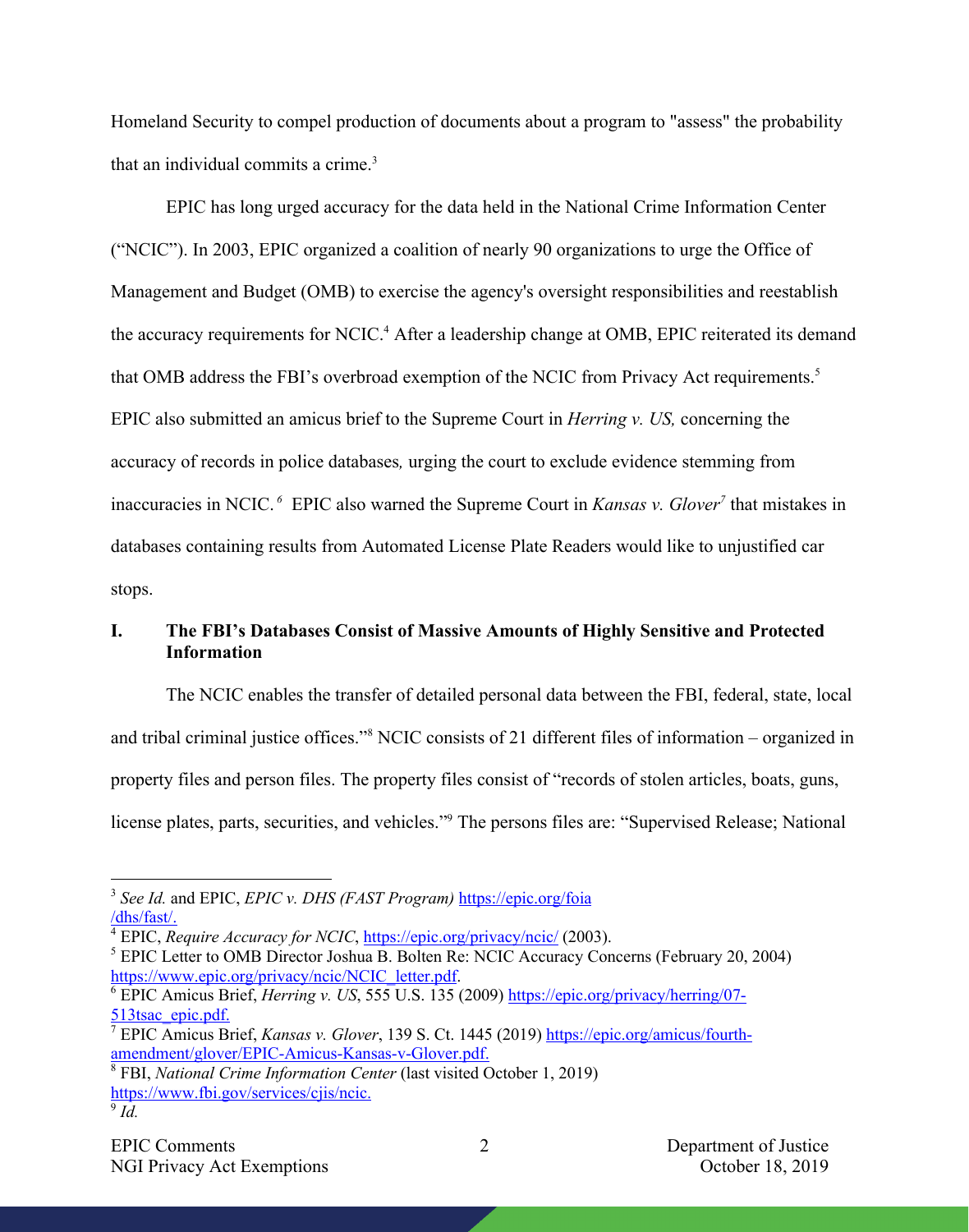Sex National Sex Offender Registry; Foreign Fugitive; Immigration Violator; Missing Person; Protection Order; Unidentified Person; Protective Interest; Gang; Known or Appropriately Suspected Terrorist; Wanted Person; Identity Theft; Violent Person; and National Instant Criminal Background Check System (NICS) Denied Transaction."10

The system also contains images associated with many of these records and The Interstate Identification Index, which holds criminal history record information.<sup>11</sup> NCIC allows law enforcement officers (or other authorized non-law enforcement agent) to input information from their jurisdictions and access all of the other data included.

From its creation, the accuracy and use of NCIC records has raised concern. In 2002, over 3,000 individuals from 47 states and the District of Columbia signed on to a petition supporting stronger accuracy and misuse prevention requirements for NCIC.<sup>12</sup> There are numerous examples of misuse of NCIC records by law enforcement. An Associated Press report in 2016 found, "Police officers across the country misuse confidential law enforcement databases to get information on romantic partners, business associates, neighbors, journalists and others for reasons that have nothing to do with daily police work."<sup>13</sup> Furthermore, there have been well documented accuracy errors and auditing inadequacies.<sup>14</sup> The Supreme Court recognized this in Justice Ginsburg's dissent in *Herring v. United* States, stating that databases including NCIC have "dramatically expanded" in both "breadth and influence."<sup>15</sup> Meanwhile, the justice acknowledges government reports describing "flaws in NCIC databases, terrorist watchlist databases, and databases associated with the Federal

<sup>&</sup>lt;sup>10</sup> *Id.* 11<br><sup>11</sup> *Id.* 12 EPIC, *Require Accuracy for NCIC*, https://epic.org/privacy/ncic/ (2003).

<sup>&</sup>lt;sup>13</sup> Police sometimes misuse confidential work databases for personal gain: AP, CBS news, Sept. 30, 2016, https://www.cbsnews.com/news/police-sometimes-misuse-confidential-work-databases-for-personal-gain-ap/. <sup>14</sup> EPIC Amicus, Brief, *Herring v. US*, 555 U.S. 135 (2009) https://epic.org/privacy/herring/07-513tsac\_epic.pdf.

<sup>15</sup> *Herring v. United States*, 555 U.S. 135 at 155 (2009) (Ginsburg, J., dissenting).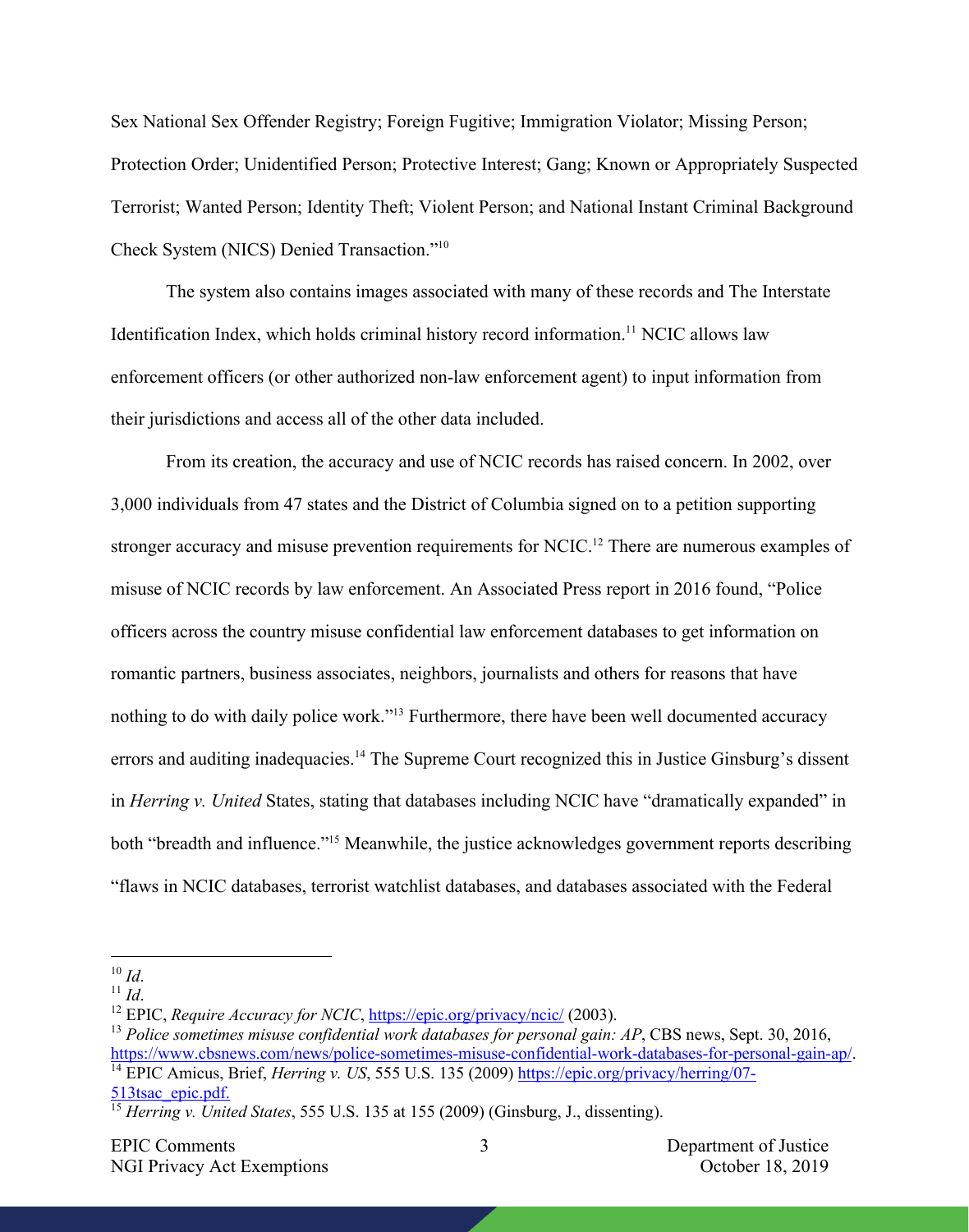Government's employment eligibility verification system" and explains that "inaccuracies in expansive, interconnected collections of electronic information raise grave concerns for individual liberty."<sup>16</sup>

A September 10 notice of modification of system of records proposes an expansion of NCIC, with new categories of records and individuals in the Supervised Release and Violent Person Files.<sup>17</sup> The System of Records Notice does not articulate the specific data points in the Supervised Release File; EPIC has submitted a Freedom of Information Act ("FOIA") request to discover if the results of pre-trial risk assessment tools are included in the Supervised Release File. The inclusion of this data would add another data point to NCIC rife with consistency, accuracy, and fairness concerns.<sup>18</sup>

## **II. Individuals Should be Able to Access their Personal Record Maintained in the NCIC**

The FBI seeks to exempt the NCIC database from the following record-keeping obligations

in the Privacy Act: (c)(3)-(4); (d); (e)(1)-(3), (4)(G)(H) and (I), (5), and (8); (f) and (g).<sup>19</sup> This

proposal should be withdrawn.

The Privacy Act was enacted to ensure individuals know about information gathered by

"Federal agencies, state and local governments, or any private organizations," and give an

opportunity to inspect and dispute the records kept about them.20 However, the FBI seeks to exempt

<sup>18</sup> *See e.g.* EPIC, Algorithms in the Criminal Justice System: Pre-Trial Risk Assessment Tools https://epic.org/algorithmic-transparency/crim-justice/; Melissa Hamilton, *The Biased Algorithm: Evidence of Disparate Impact on Hispanics*, 56 AM. CRIM L. REV. 1553 (2019)

https://www.propublica.org/article/machine-bias-risk-assessments-in-criminal-sentencing.w. <sup>19</sup> *Supra* note 1 at 49074.

<sup>16</sup> *Id*.

*<sup>17</sup>* Dep't of Justice, Federal Bureau of Investigation, *Privacy Act of 1974; System of* Records, 84 Fed.Reg. 47533 (September 10, 2019), https://www.federalregister.gov/documents/2019/09/10/2019-19449/privacyact-of-1974-system-of-records#print at 47533.

https://papers.ssrn.com/sol3/papers.cfm?abstract\_id=3251763; Megan T. Stevenson, Christopher Slobogin, *Algorithmic Risk Assessments and the Double-Edged Sword of Youth*, Washington University Law Review, Vol. 96, 2018; https://papers.ssrn.com/sol3/papers.cfm?abstract\_id=3225350; Julia Angwin, Jeff Larson, Surya Mattu, and Lauren Kirchner, *Machine Bias*, ProPublica (May 23, 2016)

<sup>&</sup>lt;sup>20</sup> Legislative History, Privacy Act of 1974 at pp.6-8 http://www.loc.gov/rr/frd/Military\_Law/pdf/LH\_privacy\_act-1974.pdf.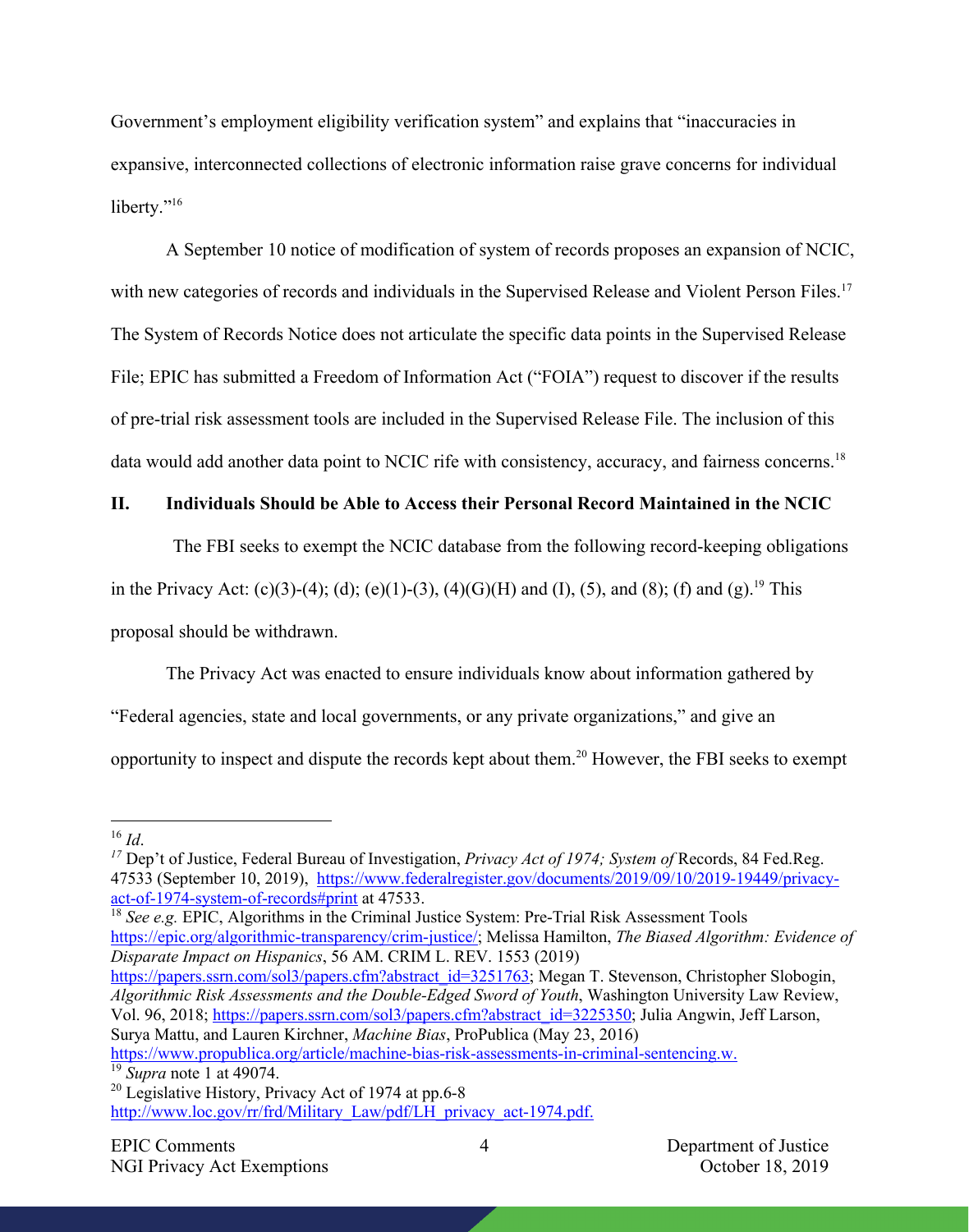the agency from the requirements of the Privacy Act that allow the agency to only maintain records relevant to the agency's mission;<sup>21</sup> to allow individuals to view the data about them in the FBI's records as well as correct and appeal incorrect data points;<sup>22</sup> and to maintain record with "such accuracy, relevance, timeliness, and completeness as is necessary to assure fairness in any determination relating to the qualifications, character, rights, or opportunities of, or benefits to the individual that may be made on the basis of such record."23

All of these proposals should be withdrawn. The over collection and maintenance of

information that is unverified and unaccountable with no system for redress leaves personal data at a

risk.

The exemptions sought for  $\S552(e)(1)-(3),(4)(g)-(i)$  concern the FBI's present requirements to maintain records only to an extent that it is relevant and necessary to accomplish a purpose of the

#### MAINTENANCE

Restrictions on the maintenance of information systems used by Federal agencies, State and local governments, and other organizations include requirements that all information in these systems be accurate, complete, timely, and pertinent. Any individual has the right to inspect the information maintained in a system relating to him with the exception of medical records. He has the right to know the nature of the source and the recipients of that information. The individual also has the right to challenge any information on the basis of its accuracy, completeness, timeliness, pertinence, or necessity. Upon receipt of any challenge to its information by an individual, an organization must: First, investigate and record the current status of such information; second, purge any information that is found to be incomplete, not pertinent, not timely, not necessary to be maintained, or that can no longer be verified."

<sup>&</sup>quot;Under the provisions of the bill, information may be gathered by Federal agencies, State and local governments, or any private organizations only to accomplish the proper purpose of those agencies and organizations.

In gathering information, the individual must be the source of that information to the greatest extent possible; however, no individual may be forced to disclose any information not required by law, and he is to be informed of his right not to disclose. The individual is to be notified of the existence of any information being maintained on him and the uses to which that information IS being put. No public or private organization may collect information on an individual's political or religious beliefs or affiliations unless specified by law. A description of all information systems must be reported to the Federal Privacy Board on an annual basis.

<sup>&</sup>lt;sup>21</sup> §552a(c)(3)-(4),(d) §552a(e)(4)(I), §552a(f).

<sup>&</sup>lt;sup>22</sup> §552a(e)(4)(g)-(h).

 $^{23}$  §552a(g).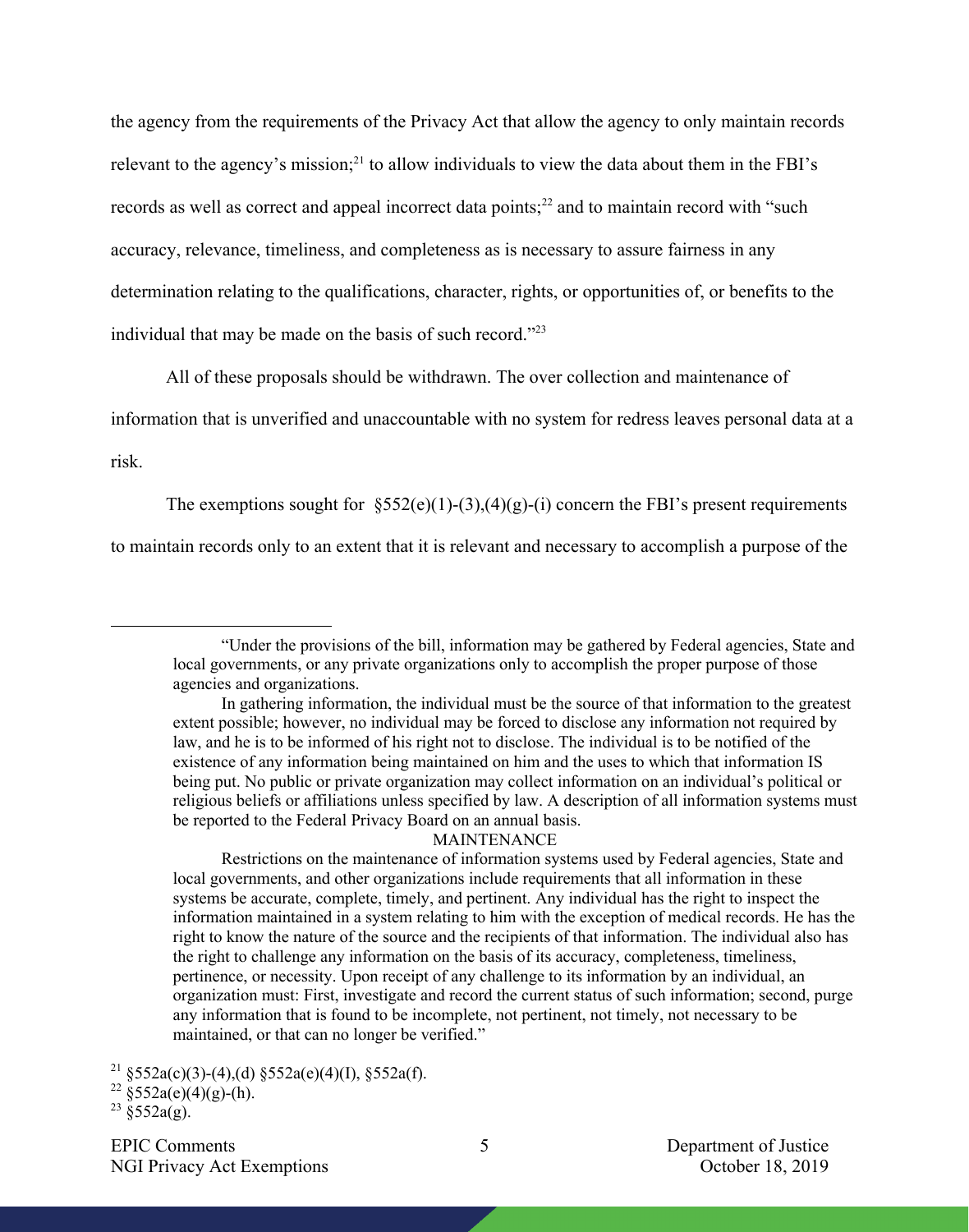agency; to collect directly from the individual when they may result in adverse results to the individual; to inform that individual about the data collection and the effects of that collection; and to notify the public in the Federal register agency procedures about individual data collection notification and the sources of the records.24

The FBI sets forward no reason that it should be able to maintain records irrelevant or unnecessary to accomplish a purpose of the agency. Furthermore, the categories of sources of records at minimum are essential in order to keep the government accountable throughout their data collection and law enforcement activities. The exemptions as currently proposed are needlessly overbroad.

A purpose of the Privacy Act is to ensure that the information held about people is accurate, and that they know what information that is. For a database holding sensitive details of people's lives used for the purposes of investigation and law enforcement, upholding these tenets should be essential, the reason it was required by law. Any minor inaccuracy in data entered into the NCIC for any cause is spread across the country to various forms of law enforcement, and the effects of mistakes are exacerbated. Inaccurate NCIC records can impact the civil rights of an individual – and these exemptions which prevent individuals from being aware of and refuting inaccurate information exacerbate the risk of negative impacts. The NCIC has been known to have inaccurate and unreliable records<sup>25</sup>, making it particularly unsuitable for vast exemptions from regulations designed to protect and optimize the accuracy and reliability of information held on people.

<sup>&</sup>lt;sup>24</sup> §552(e)(1)-(3), (4)(g)-(i).

<sup>&</sup>lt;sup>25</sup> EPIC Letter to OMB Director Joshua B. Bolten Re: NCIC Accuracy Concerns (February 20, 2004) https://www.epic.org/privacy/ncic/NCIC\_letter.pdf.